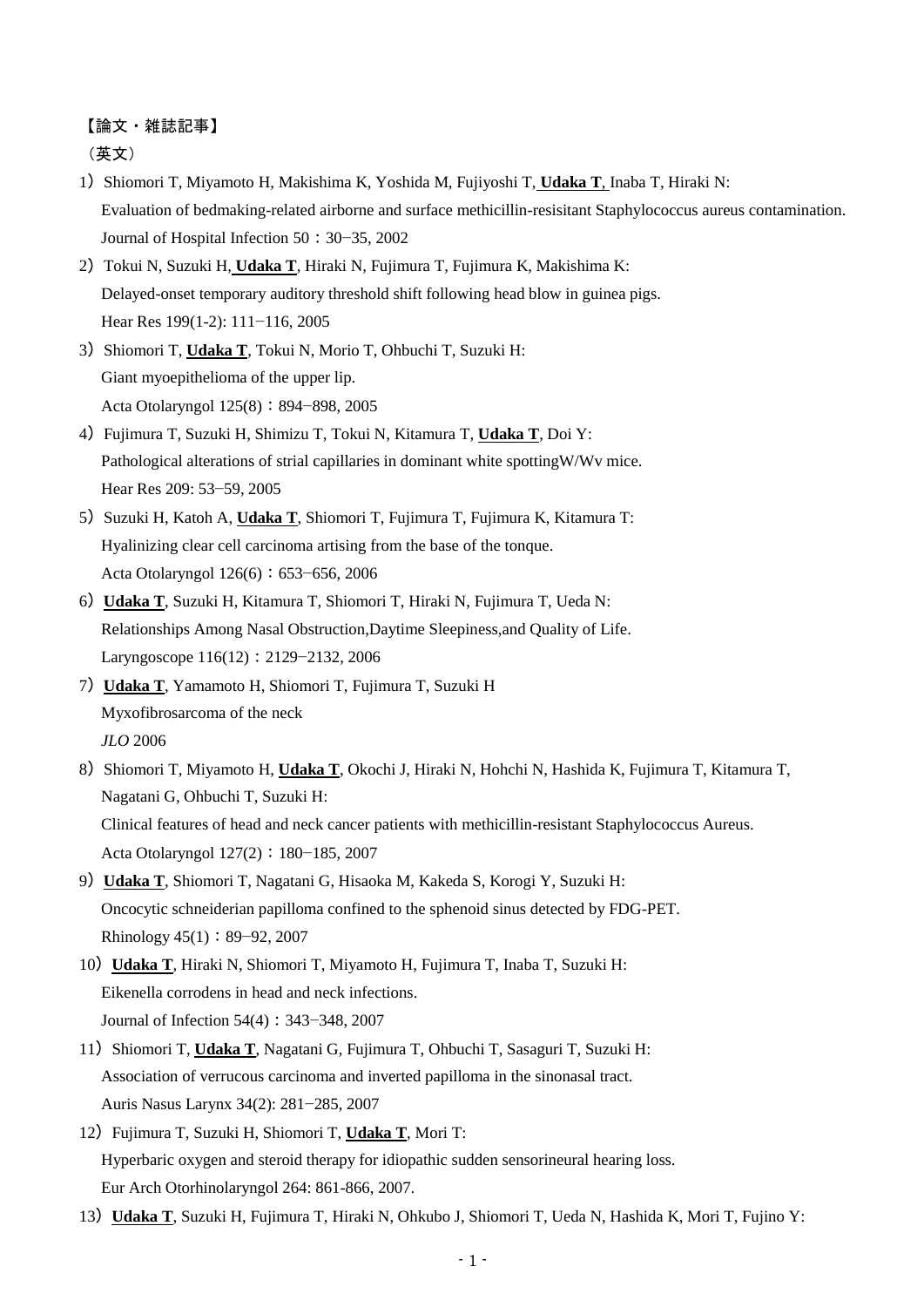Chronic nasal obstruction causes daytime sleepiness and decreased quality of life even in the absence of snoring. Am J Rhinol 21: 564-569, 2007.

- 14)**Udaka T**, Suzuki H, Fujimura T, Hiraki N, Shiomori T, Kitamura T, Ueda N, Inaba T, Fujino Y: Relationships between nasal obstruction, observed apnea, and daytime sleepiness. Otolaryngol Head Neck Surg 137: 669-673, 2007.
- 15)**Udaka T**, Suzuki H (Reply to Letter) In reference to Nasal obstruction, Sleep disorder, and fatigue: cause and effect remain elusive Laryngoscope 117:954-955, 2007.
- 16) Suzuki H, Fujimura T, Ikeda K, Shiomori T, Udaka T, Ohbuchi T, Nagatani G: Prostaglandin E1 in combination with hyperbaric oxygen therapy for idiopathic sudden sensorineural hearing loss. Acta Otolaryngol 128: 61-65, 2008.
- 17) Hashida K, Shiomori T, Hohchi N, Muratani T, Mori T, **Udaka T**, Suzuki H: Nasopharyngeal *Haemophilus influenzae* carriage in Japanese children attending day-care centers. J Clin Microbiol 46: 876-881, 2008.
- 18) Suzuki H, Fujimura T, Shiomori T, Ohbuchi T, Kitamura T, Hashida K, **Udaka T**: Prostaglandin E1 versus steroid in combination with hyperbaric oxygen therapy for idiopathic sudden sensorineural hearing loss.

Auris Nasus Larynx 35: 192-197, 2008.

19) Ohguri T, Imada H, Nakano K, Yahara K, **Udaka T**, Suzuki H, Korogi Y:

Concurrent hyperfractionated radiotherapy and carboplatin with transoral debulking microsurgery for T2N0 glottic cancer.

Head Neck 30: 1027-1034, 2008.

20) Fujimura T, Suzuki H, **Udaka T**, Shiomori T, Mori T, Inaba T, Hiraki N, Kayashima K, Doi Y: Immunoreactivities for glutathione S-transferases and glutathione peroxidase in the lateral wall of pigmented and albino guinea pig cochlea. Med Mol Morphol 41: 139-144, 2008.

21) Suzuki H, Matsuura K, Hiraki N, Kadokawa Y, Hashida K, **Udaka T**, Nagatani G: Digastric muscle sew-up procedure for the repair of the floor of the mouth following pull-through operation for oral cancers.

Ann Otol Rhinol Laryngol 117: 745-748, 2008.

- 22) Hiraki N, Suzuki H, **Udaka T**, Shiomori T: Snoring, daytime sleepiness, and nasal obstruction with or without allergic rhinitis. Arch Otolaryngol Head Neck Surg 134: 1254-1257, 2008.
- 23) Suzuki H, Inaba T, Hiraki N, Hashida K,Wakasugi T, Kadokawa Y, **Udaka T**: Endoscopic sinus surgery for the treatment of organized hematoma of the maxillary sinus. Kurume Med J 55: 37-41 2008.
- 24) Hiraki N, **Udaka T**, Yamamoto H, Kadokawa Y, Okubo J, Suzuki H Mitochondrial neurogastrointestinal encephalomyopathy associated with progressive hearing loss J Laryngol Otol.124: 1007-1009, 2010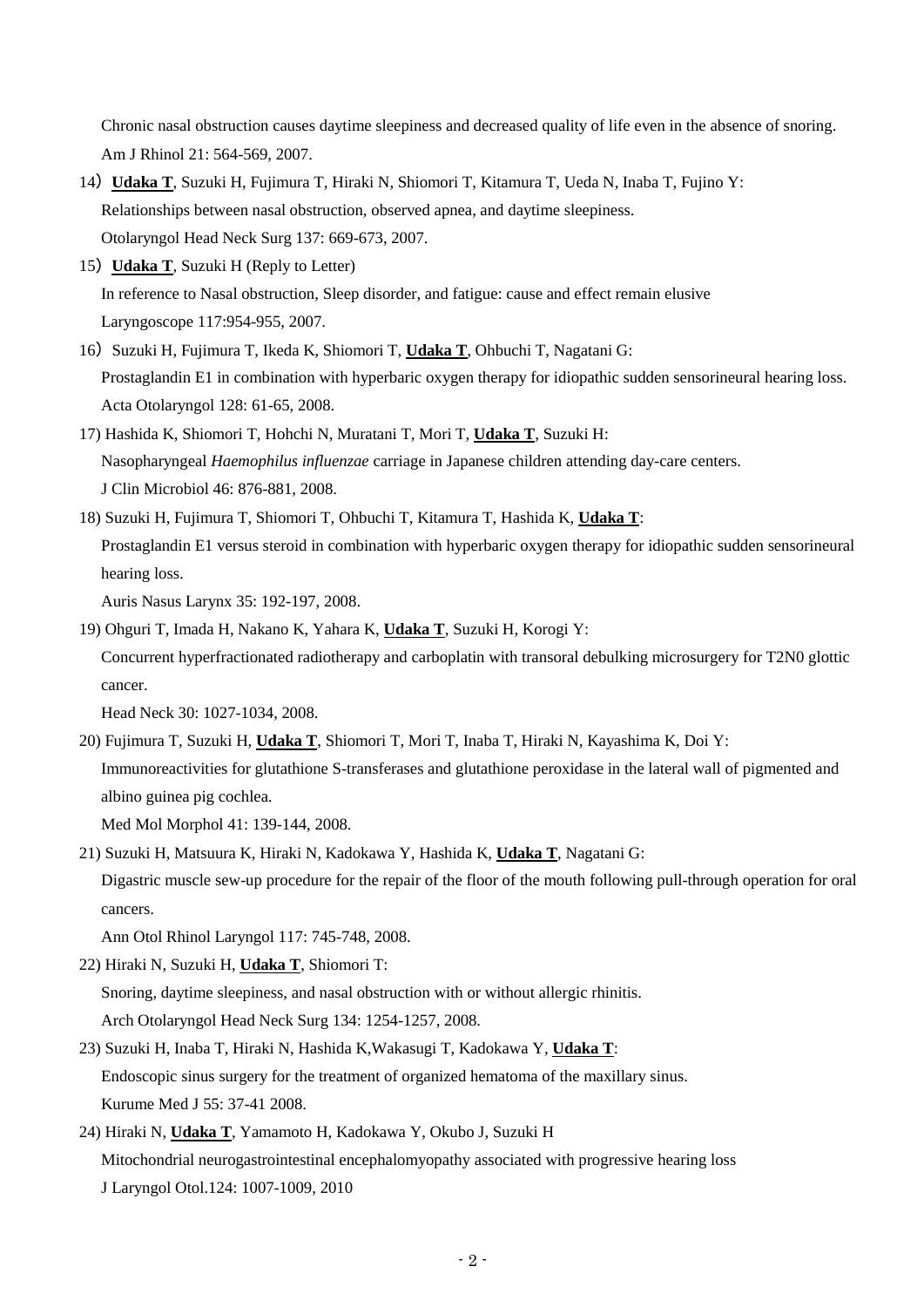25) Mori T, Suzuki H, Hiraki N, Hashida K, Ohbuchi T, Katoh A, **Udaka T**. [Prediction of hearing outcomes by distortion product otoacoustic emissions in](http://www.ncbi.nlm.nih.gov/pubmed/21324619) patients with idiopathic sudden [sensorineural hearing loss.](http://www.ncbi.nlm.nih.gov/pubmed/21324619)

Auris Nasus Larynx 38(5):564-9,2011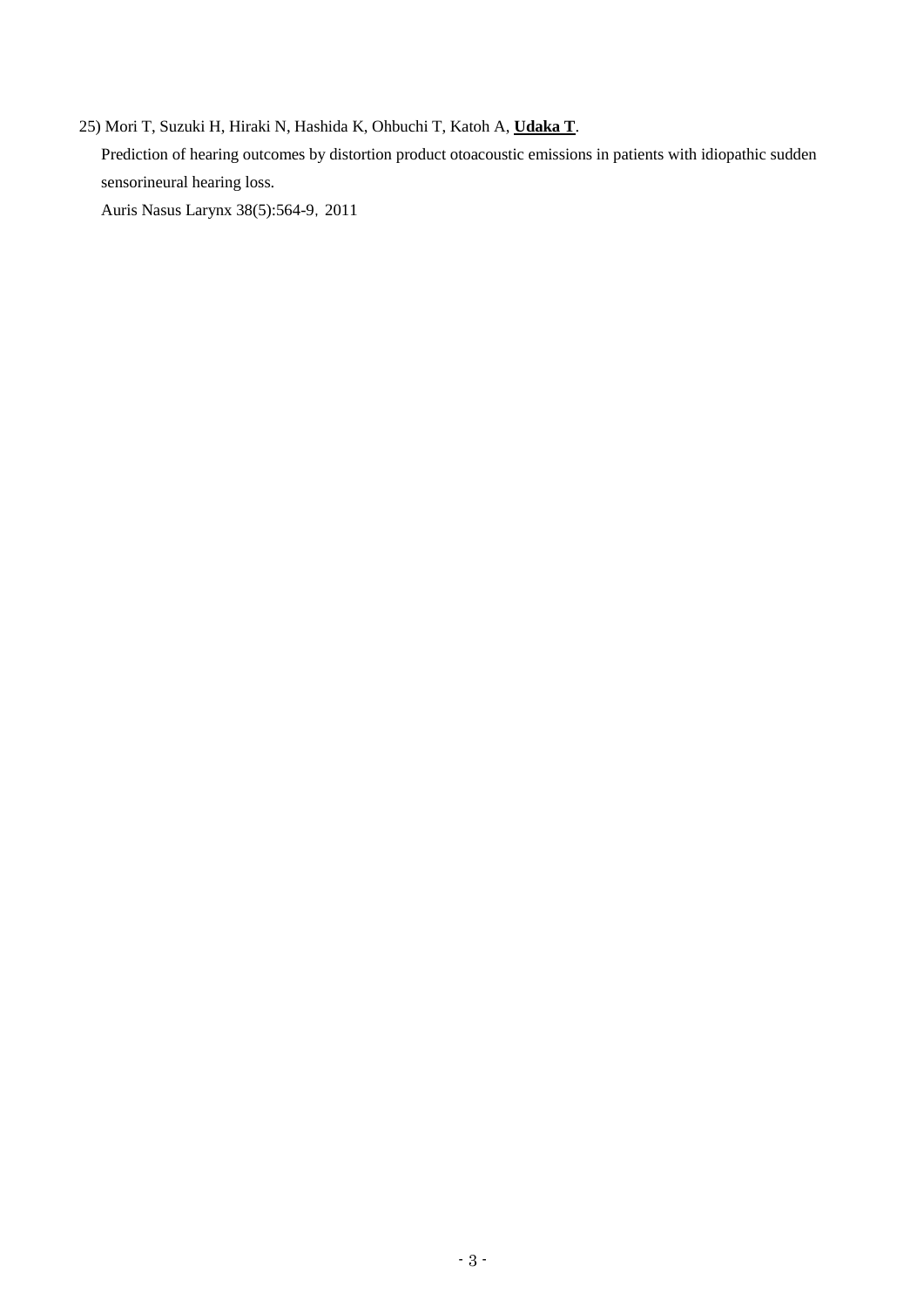(和文)

- 1)平木信明,藤吉達也,清水隆,宇高毅,吉田雅文,牧嶋和見: 慢性の経過をたどった咀嚼筋間隙膿瘍症例. 日耳鼻会報 104 (12): 1143-1146, 2001
- 2)藤吉達也, 因幡 剛, 宇高 毅, 田邊忠夫, 吉田雅文, 牧嶋和見: 扁桃周囲膿瘍から検出される Streptococcus milleri group の臨床的意義. 日耳鼻会報 104(9): 866-871, 2001
- 3)藤吉達也, 吉田雅文, 宇高 毅, 田邊忠夫, 牧嶋和見; Streptococcus milleri group と耳鼻咽喉・頭頸部感染症. 日耳鼻会報 105(1): 14−21, 2002
- 4)平木信明,藤吉達也,宇高毅,塩盛輝夫,得居直公,吉田雅文,牧嶋和見: 再生不良性貧血に合併した深頸部感染症の1例. 日耳鼻会報 105(5): 577−580, 2002
- 5)平木信明, 吉田雅文, 宇高 毅, 森尾 崇, 得居直公, 藤吉達也: 舌扁平上皮癌症例の検討. -NO 症例の検討を中心に-耳鼻咽喉科臨床 95(12):1255−1260, 2002
- 6)藤吉達也, 後藤享也, 塩盛輝夫, 宇高 毅, 坂部亜希子, 田邊忠夫, 牧嶋和見: 咽後膿瘍が脊髄硬膜外膿瘍へと進展した1例. 日耳鼻 105(11): 1143−1146, 2002
- 7)寳地信介,吉田雅文,宇高 毅,平木信明,永谷群司,藤吉達也,牧嶋和見: 下咽頭扁平上皮癌症例の検討. 耳鼻と臨床 48(6): 397−403, 2002
- 8) 藤吉達也, 山本英永, 樋口 哲, 工藤香児, 宇高 毅, 坂部亜希子, 吉田雅文, 牧嶋和見: 原発性篩骨洞嚢胞と Onodi 蜂巣. 日鼻誌 41(4): 335−340, 2002
- 9)平木信明, 宇高 毅, 塩盛輝夫, 森尾 崇, 藤吉達也, 吉田雅文, 牧嶋和見: 頭頸部キャッスルマン病の3例. 耳鼻と臨床 49(2):94−100, 2003
- 10)藤吉達也,宇高 毅,塩盛輝夫,坂部亜希子,吉田雅文,牧嶋和見,田邊忠夫; ミレリ・レンサ球菌および A 群 β 溶連菌検出動向と耳鼻咽喉科感染症. 耳鼻感染 21(1):149−155, 2003
- 11) 塩盛輝夫, 藤吉達也, 樋口 哲, <mark>宇高 毅</mark>, 平木信明, 橋田光一, 因幡 剛, 吉田雅文, 牧嶋和見, 田邊忠夫: 頭頸部癌における MRSA 検出例の検討.

耳鼻感染 21(1):131−134, 2003

- 12) 宇高 毅, 藤吉達也, 平木信明, 森尾 崇, 吉田雅文, 牧嶋和見; 副咽頭間隙に発生した多形腺腫内悪性筋上皮腫の1例. 耳鼻と臨床 49(3):184−189, 2003
- 13) 宇高 毅, 藤吉達也, 平木信明, 森尾 崇, 吉田雅文, 牧嶋和見, 土生秀明: 中咽頭に発生した髄外性形質細胞腫の1例.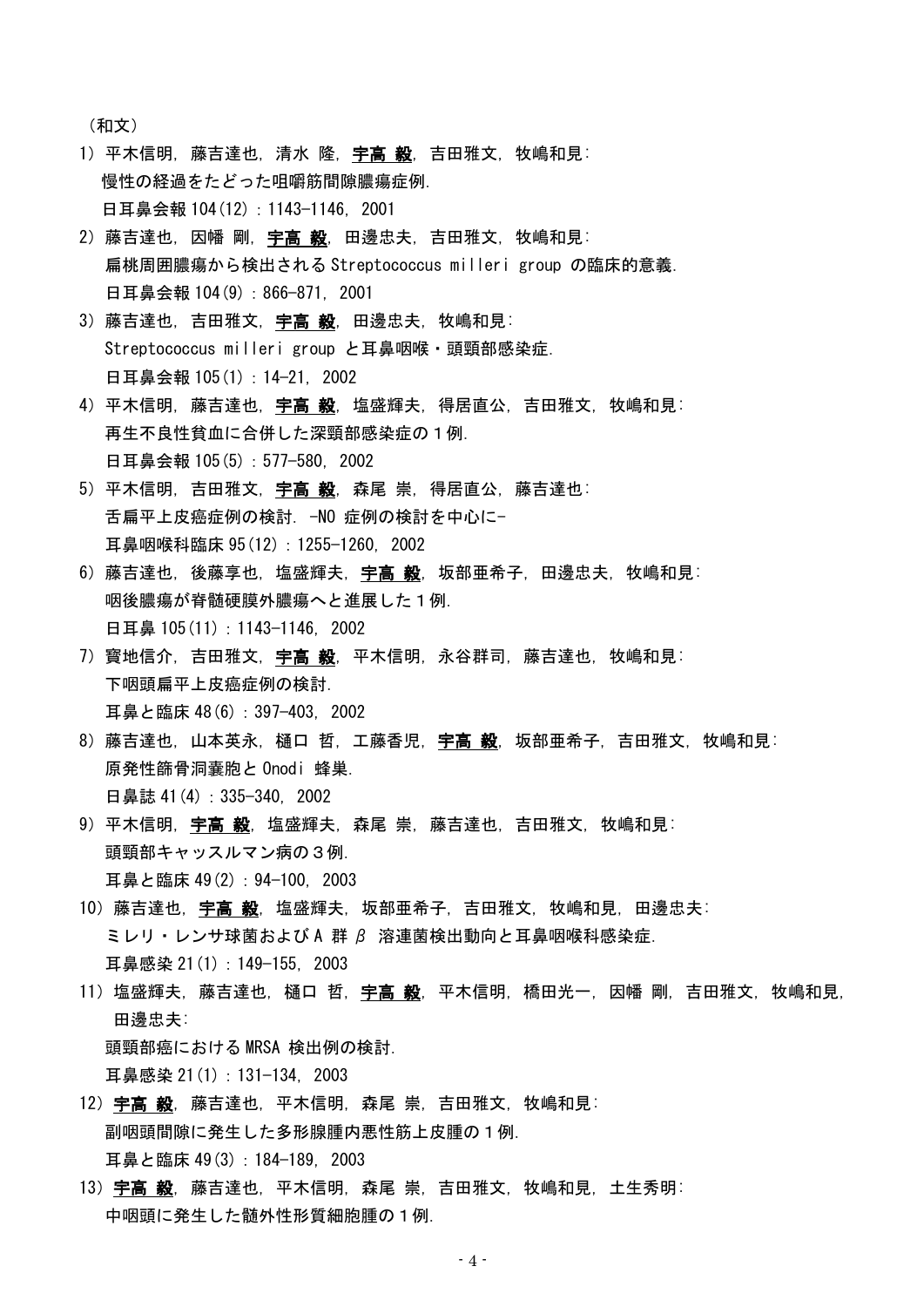耳鼻と臨床 49(4):216−221, 2003

- 14) 宇高 毅, 藤吉達也, 吉田雅文, 牧嶋和見, 土生秀明; 頸部壊死性軟部組織感染症の1例. 日耳鼻 106:884−887, 2003
- 15)藤吉達也, 坂部亜希子, 平木信明, 宇高 毅: アロポー稽留性肢端皮膚炎が口蓋扁桃摘出術によって治癒した一症例. アレルギーの臨床 24(3):72−75, 2004
- 16)宇高 毅, 藤吉達也, 藤村武之, 山本文昭, 佐々木史郎, 岡本正紀,鈴木秀明; 喉頭全摘者の職場復帰を検討したニ事例と耳鼻咽喉科専門産業医の役割. 産業医科大学雑誌 26(2):253−258, 2004
- 17)平木信明, 宇高 毅, 北村拓朗, 藤吉達也, 吉田雅文, 鈴木秀明; 頸部交感神経鞘腫の1例. 耳喉頭頸 76(7):481−485, 2004
- 18)山本英永, 北村拓朗, 宇高 毅, 平木信明, 瓜生康平, 鈴木秀明: 二次性副甲状腺過形成が原因と考えられた深頸部血腫の1症例. 耳鼻頭頸 76(11):803−806, 2004
- 19)藤吉達也,因幡 剛,工藤香児,宇高毅,塩盛輝夫 眼窩上壁骨膜下膿瘍を生じた急性副鼻腔炎の 1 症例とミレリ連鎖球菌の臨床的意義 日耳鼻感染症研究会 22 (1): 171-176, 2004
- 20) 藤吉達也, 坂部亜希子, 平木信明, **宇高 毅**, 大淵豊明 扁桃病巣感染が示唆されたアロポー稽留性肢端皮膚炎および多発性硬化症の各1例 日本口腔咽頭科学会 16 (3) :371-376, 2004
- 21)坂部亜希子, 宇高 毅, 平木信明, 若杉哲郎, 北村拓朗, 得居直公, 鈴木秀明: 甲状舌管乳頭癌例.

耳鼻臨床 98(1):61−65, 2005

22) 鈴木秀明, 宇高 毅, 上田成久: 副鼻腔炎

JOHNS 21(3):383−388, 2005

- 23) 加藤明子, 藤村武之, 清水 隆, 塩盛輝夫, 森尾 崇, 宇高 毅, 鈴木秀明: 脂肪化生をきたした耳下腺筋上皮腫例. 耳鼻臨床 98(7):537−541, 2005
- 24)塩盛輝夫, 橋田光一, 白石 剛, 福間道雄, 重高正行, 小島伸一郎, 田邊忠夫, 得居直公, 宇高 毅, 鈴木秀明:

上気道感染症患者における鼻咽腔薬剤耐性菌の検討.

日耳鼻感染症研究会 23(1): 138−141, 2005

- 25)得居直公, 宇高 毅, 塩盛輝夫, 大淵豊明, 坂部亜希子, 平木信明, 鈴木秀明; Enterobacter cloacae が起炎菌と考えられた高齢者再発深頸部膿瘍の1例. 耳鼻・頭頸外科 77(8):585−588, 2005
- 26)山本英永, 清水 隆, 藤村武之, 北村拓朗, 宇高 毅, 橋田光一, 後藤享也, 坂部亜希子, 鈴木秀明: G-CSF 産生耳下腺粘表皮癌の1例.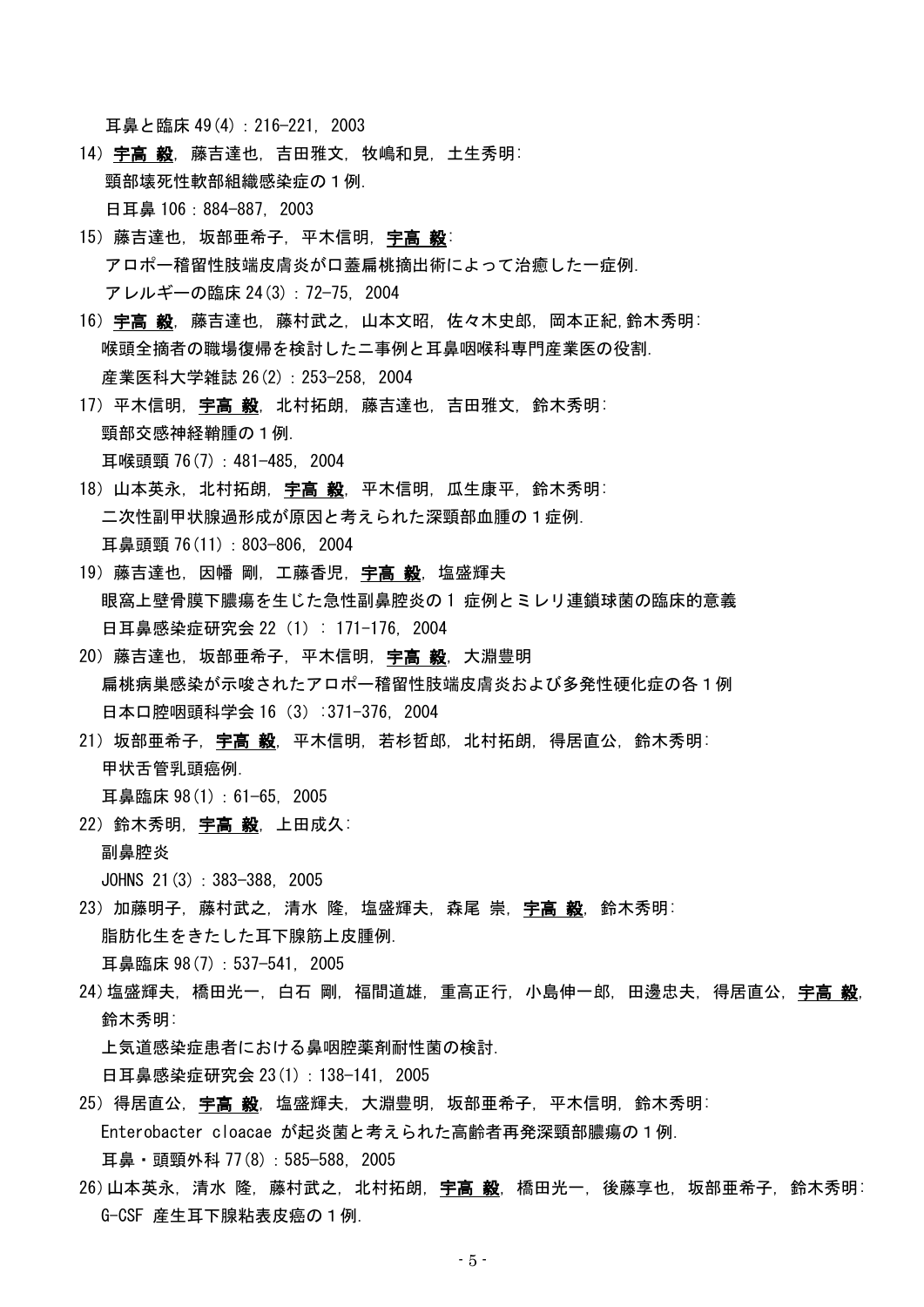耳鼻・頭頸外科 77(9):651−656, 2005

- 27) 寳地信介, 得居直公, 宇高 毅, 塩盛輝夫, 平木信明, 大淵豊明, 鈴木秀明: 顎下部膿瘍に進展した慢性硬化性下顎骨骨髄炎の1例. 耳鼻・頭頸外科 77(12):943−946, 2005
- 28) 塩盛輝夫, 宇高 毅, 得居直公, 寳地信介, 橋田光一, 藤村武之, 北村拓朗, 大淵豊明, 鈴木秀明; 糖尿病に合併した成人急性ムコーズ中耳炎症例. 耳鼻・頭頸外科 77(12):925−929, 2005
- 29) 寳地信介, 藤村武之, 得居直公, 宇高 毅, 塩盛輝夫, 橋田光一, 大淵豊明, 鈴木秀明: 内頸動脈瘤による動眼神経麻痺の1症例.

耳鼻・頭頸外科 77(13):1013−1016, 2005

30)後藤享也, 清水降, 藤村和伸, 池邉英司, 宇高 毅, 鈴木秀明; 舌根部過誤腫の1例.

耳鼻・頭頸外科 77(13):981−985, 2005

- 31)山本英永, 清水 隆, 得居直公, 宇高 毅, 寳地信介, 後藤享也, 大淵豊明, 鈴木秀明: 口腔底に発生した myopericytoma の 1 例. 耳鼻・頭頸外科 77(13):991−994, 2005
- 32) 塩盛輝夫, 白石 剛, 橋田光一, 寳地信介, 宇高 毅, 福間道雄, 鈴木秀明: 乳幼児の鼻咽腔から検出された薬剤耐性菌の検討. 日鼻科会誌 44(4): 334-339, 2005
- 33)坂部亜希子,鈴木秀明,**宇高 毅**,森尾 崇,大淵豊明,塩盛輝夫,北村拓朗,得居直公: 頭頸部類基底細胞癌の2例.

耳鼻臨床 99(1):55−60, 2006

- 34) 大淵豊明,**宇高 毅**,得居直公,山本英永,塩盛輝夫,藤村武之,清水 隆,鈴木秀明: 核間性眼筋麻痺症例における症状とMRI所見. 日耳鼻会報 109(2): 96-102, 2006
- 35)塩盛輝夫, 橋田光一, 寳地信介, 白石 剛, 藤村武之, 宇高 毅, 鈴木秀明: 滲出性中耳炎を併発した Chlamydia trachomatis 咽頭炎,結膜炎例. 耳鼻臨床 99 (2):119−124, 2006
- 36)塩盛輝夫, 後藤享也, 宇高 毅, 坂部亜希子, 藤村和伸, 白石 剛, 上田成久, 大淵豊明, 鈴木秀明: 頭蓋底に進展した篩骨洞軟骨肉腫の1症例. 日鼻誌 45(1): 1−7, 2006
- 37) 北村拓朗, 宇高 毅, 橋田光一, 坂部亜希子, 鈴木秀明: 精度の高いOSAS一次スクリーニング手法作成に関する検討. 口咽科 18(3):349−356, 2006
- 38) 上田成久, 塩盛輝夫, 宇高 毅, 藤村武之, 鈴木秀明; 顔面骨骨折.

JOHNS 22(9):1249−1254, 2006

39)塩盛輝夫, 宇高 毅, 坂部亜希子, 鈴木秀明: 内反性乳頭腫を合併した鼻腔原発疣状癌例. 耳鼻臨床 99(10):845−849, 2006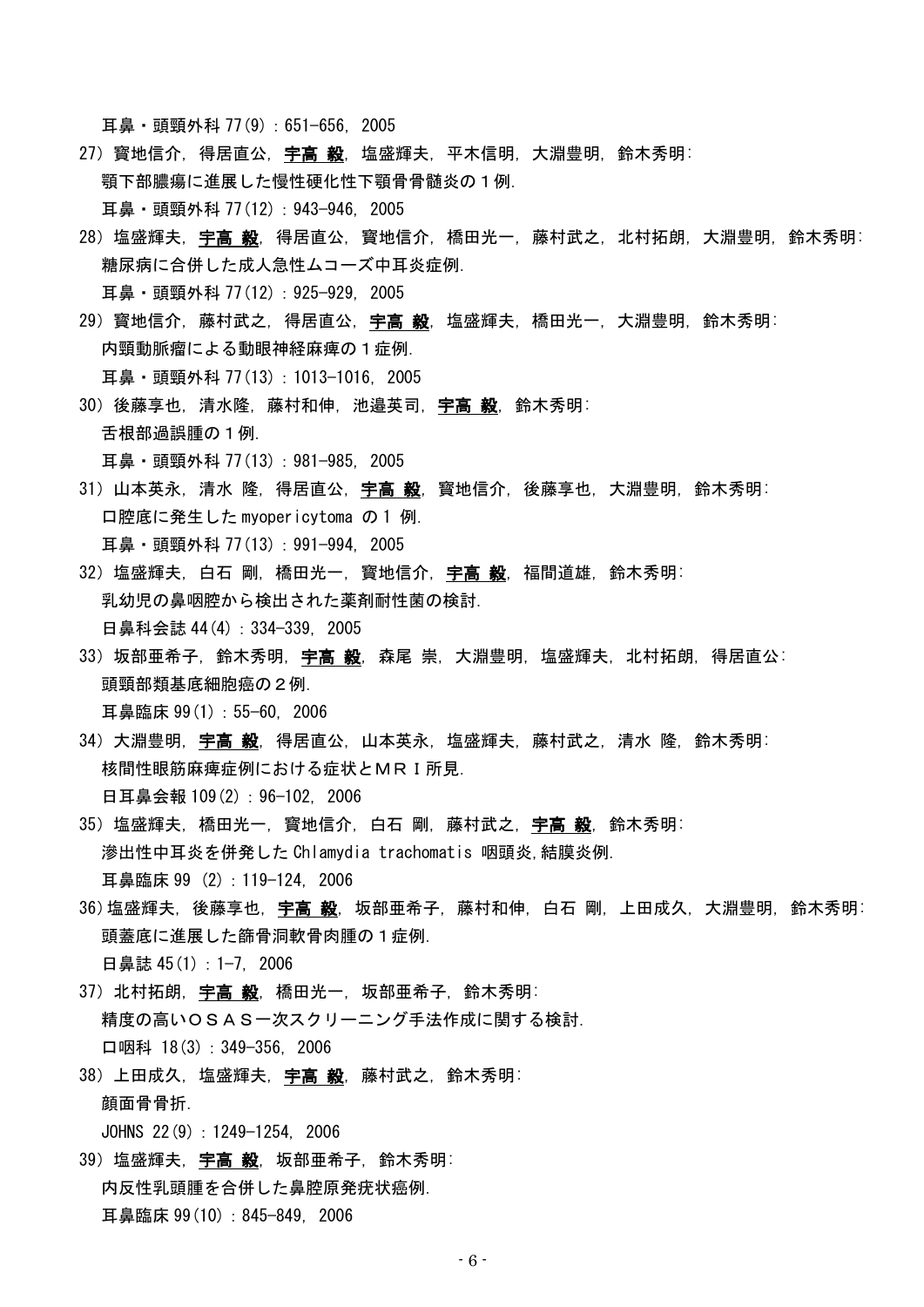- 40)大淵豊明, 宇高 毅, 塩盛輝夫, 坂部亜希子, 北村拓朗, 鈴木秀明: 頸部脂肪肉腫の1例. 耳喉頭頸 78(12):965−968, 2006
- 41) 鈴木秀明, 塩盛輝夫, 宇高 毅, 藤村武之, 北村拓朗: 好酸球性中耳炎. 臨床と研究 83(11):94−100, 2006
- 42) 鈴木秀明, 宇高 毅, 藤村武之, 森 貴稔, 北村拓朗, 橋田光一, 塩盛輝夫: ワルチン腫瘍の臨床統計. 耳鼻臨床 100(1):47−50, 2007
- 43) 橋田光一, 塩盛輝夫, 寳地信介, 北村拓朗, 宇高 毅, 鈴木秀明: 保育施設園児における鼻咽腔インフルエンザ菌と肺炎球菌の検討。 日耳鼻会報 109(12): 821-829, 2006
- 44) 藤村武之, 北村拓朗, 宇高 毅, 大淵豊明, 浦崎永一郎, 鈴木秀明: 陳旧性外傷性中耳髄液漏.

耳鼻・頭頸外科 79(1):61−65, 2007

- 45)大淵豊明,上田成久,塩盛輝夫,**宇高 毅**,山本英永,北村拓朗,永谷群司,鈴木秀明: カテコラミン産生が疑われた鼓室型グロームス腫瘍例. 耳喉頭頸 79(3):219−223, 2007
- 46) 大淵豊明,上田成久,森 貴稔,**宇高 毅**,塩盛輝夫,北村拓朗,藤村武之,鈴木秀明: 早期に摘出し得た顎下腺魚骨異物例. 耳喉頭頸 79(3):243−246, 2007
- 47) 鈴木秀明, 塩盛輝夫, 宇高 毅, 橋田光一, 北村拓朗: 好酸球性中耳炎の疫学.

MB ENT 73:6−10, 2007

48) 塩盛輝夫, **宇高 毅**, 橋田光一, 藤村武之, 平木信明, 上田成久, 鈴木秀明: アレルギー性鼻炎患者におけるQOL評価.

J UOEH(産業医科大学雑誌) 29(2):159-167, 2007

- 49)永谷群司, 森 貴稔, 宇高 毅, 塩盛輝夫, 大淵豊明, 鈴木秀明: 早期喉頭癌に対する臨床的検討. 日耳鼻 110: 447-452, 2007.
- 50)因幡 剛, 藤村武之, 宇高 毅, 塩盛輝夫, 門川洋平, 鈴木秀明 : 上顎洞血瘤腫の検討.

耳鼻臨床 100: 663-668, 2007.

- 51)上田成久, 北村拓朗, 宇高 毅, 大淵豊明, 塩盛輝夫, 加藤明子, 鈴木秀明: FDG‐PETにより原発巣が判明した原発不明癌例 耳鼻臨床 100: 385-389, 2007.
- 52) 塩盛輝夫, 橋田光一, 宇高 毅, 大淵豊明, 上田成久, 村武之, 森 貴稔, 加藤明子, 鈴木秀明: 下咽頭癌患者における MRSA 検出例の危険因子に関する検討 日耳鼻感染症研究会 25: 129-132, 2007.
- 53) 橋田光一, 塩盛輝夫, 宇高 毅, 因幡 剛, 上田成久, 藤村武之, 森 貴稔, 鈴木秀明: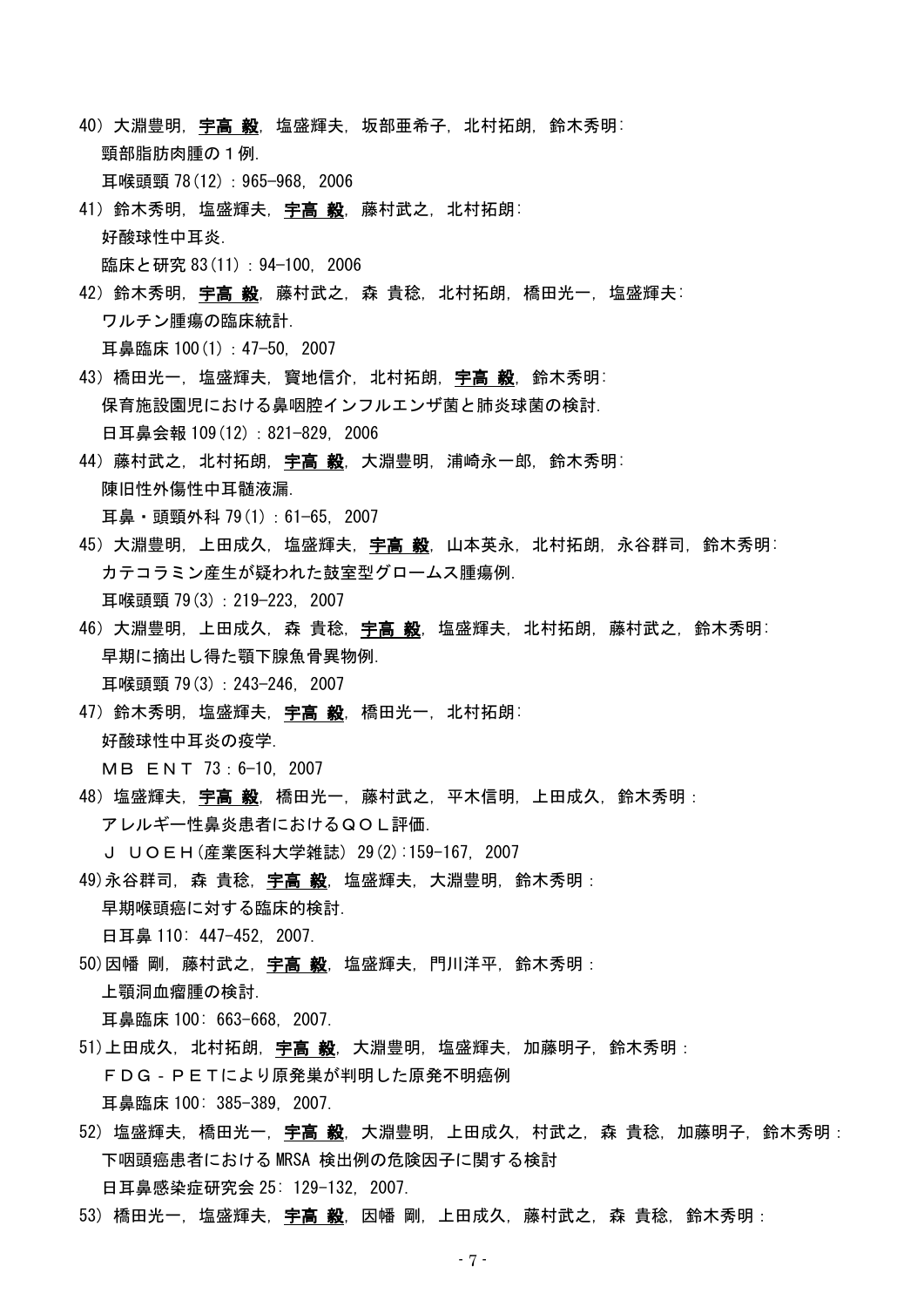MRSA が検出された頭頸部癌患者の臨床的及び細菌学的特徴 日耳鼻感染症研究会 25: 133-136, 2007.

- 54) 鈴木秀明, 塩盛輝夫, 宇高 毅, 橋田光一, 森 貴稔: 好酸球性病変の診断と治療 好酸球性中耳炎の疫学 JOHNS 23: 883-886, 2007.
- 55) 鈴木秀明, 宇高 毅, 平木信明, 森 貴稔, 橋田光一, 寳地信介, 北村拓朗: 鼻閉による睡眠呼吸障害と QOL 低下. 耳喉頭頸 80: 513-518, 2008.
- 56) 鈴木秀明, 宇高 毅, 橋田光一, 森 貴稔, 平木信明, 若杉哲郎, 永谷群司: 突発性難聴に対する高気圧酸素併用療法の比較. 耳鼻臨床 101: 663-667, 2008.
- 57) 北村拓朗, 坂部亜希子, 上田成久, 塩盛輝夫, 宇高 毅, 大淵豊明, 鈴木秀明: 閉塞型睡眠時無呼吸症候群の診断におけるセファロメトリーと咽頭視診の有用性. 日耳鼻 111: 695-700, 2008.
- 58) 平木信明, 鈴木秀明, 宇高 毅, 森 貴稔, 大久保淳一, 小泉弘樹, 門川洋平, 竹内頌子,村上知恵, 鈴木聖子, 高田亜希子: 喉頭気管分離術後の気管盲端部貯留.

頭頸部外科 18: 229-234, 2008.

- 59) 平木信明,**宇高 毅**,塩盛輝夫,小泉弘樹,門川洋平,小野頌子,鈴木秀明 : 扁桃感染症と Eikenella corrodens. 耳鼻臨床 102: 207-212, 2009.
- 60) 鈴木秀明, 宇高 毅:
	- 3 下顎骨骨折.

口腔咽頭の臨床 第 2 版、臨床編第 11 章その他の疾患,周辺疾患.日本口腔・咽頭科学会 編.pp198-199、 医学書院、東京、2009.

- 61) 宇高 毅, 平木信明, 因幡 剛, 門川洋平, 大久保淳一, 掛田伸吾, 鈴木秀明 蝸牛神経低形成が原因と考えられた小児感音難聴の1例 耳喉頭頸, 2009
- 62) 宇高 毅, 因幡 剛, 門川洋平, 平木信明, 大久保淳一, 鈴木秀明 FDG/PET で発見された円柱上皮性乳頭腫の1例 日鼻誌会報 (印刷中), 2009
- 63) 因幡 剛, 宇高 毅, 門川洋平, 平木信明, 大久保淳一, 鈴木秀明 慢性副鼻腔炎治療後に発症した Churg-strauss 症候群の1例 耳鼻臨床, 2010
- 64) 門川洋平, 宇高 毅, 因幡 剛, 濱田哲夫, 平木信明, 大久保淳一, 鈴木秀明 頭頸部 MALT リンパ腫の2 症例 耳喉頭頸 2010
- 65) 尾形純一, 宇高 毅, 因幡 剛, 門川洋平, 南浩一郎 スリープレコーダーSD-101TM による無拘束睡眠時無呼吸検査 麻酔 59(1) 2010